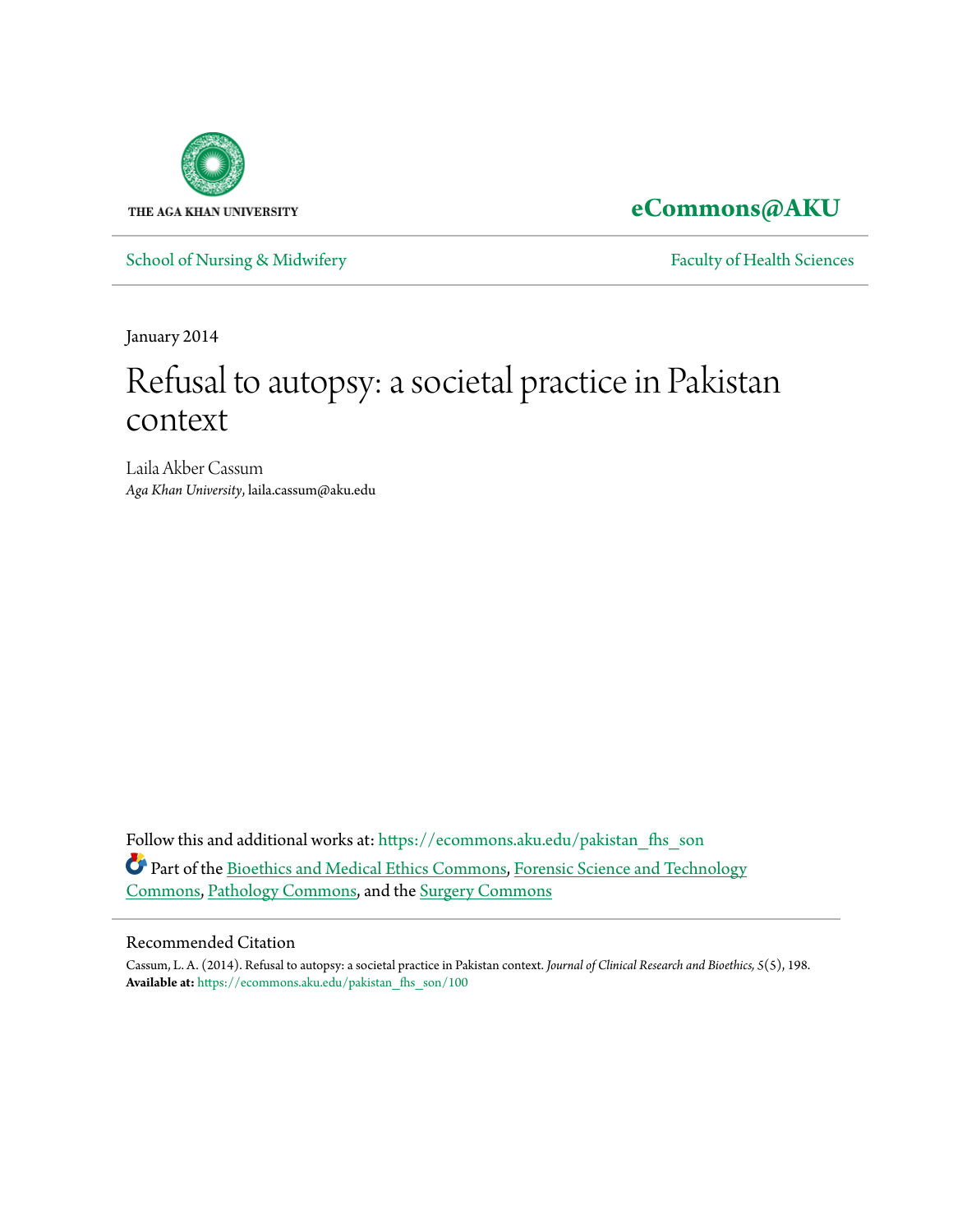

Review Article Open Access

# Refusal to Autopsy: A Societal Practice in Pakistan Context

#### **Laila Akber Cassum**\*

*Master of Science in Nursing (MScN) student, Aga Khan University, School of Nursing and Midwifry Karachi, Sind Pakistan*

\***Corresponding author:** Laila Akber Akber Cassum, Master of Science in Nursing (MScN) student, Aga Khan University, School of Nursing and Midwifry Karachi, Sind Pakistan, Tel: 0334-3692741; Email: [laila.akber.mn12@student.aku.edu](mailto:laila.akber.mn12@student.aku.edu)

**Rec date:** May 30, 2014, **Acc date:** Oct 29, 2014, **Pub date:** Oct 31, 2014

Copyright: © 2014 Cassum LA. This is an open-access article distributed under the terms of the Creative Commons Attribution License, which permits unrestricted use, distribution, and reproduction in any medium, provided the original author and source are credited.

### **Abstract**

Autopsies or post-mortem examinations have become a common practice in Western medicine for verifying the cause of death, and to obtain additional scientific information on certain diseases. In monotheistic religions autopsies present several ethical questions even though the advantages attributed to post-mortems in the West are well acknowledged by people living in this modern world. In Islamic Republic of Pakistan where Islam is the prevailing religion followed by the Muslims, Pakistani society have diverse perception, assumptions and hypothesis on the concept of autopsy. This presumption is due to presence of diverse objections raised in religious and sociocultural context. In our context, death ritual and practices are surrounded by religious and cultural beliefs and has a major influence on post mortem examination. Religious objections face a debate where the oppositions are in conflict with the laws. A definite and clear-cut answer is not possible based on Islamic beliefs nonetheless, for the advancement of medical science and betterment of humanity autopsies seems to be accepted.

**Keywords:** Autopsy; Post mortem examination; Religious and cultural perspectives; Pakistani context; Ethical principle

#### **Introduction**

I would like to begin my commentary paper with the words of Deepak Chopra [1], "If you obsess over whether you are making the right decision, you are basically assuming that the universe will reward you for one thing and punish you for another". Truly highlighted by him, decisions are a kind of hint to human brain, body and the environment to move in a certain direction. We all take multiple decisions in our routine life. However, some of the decisions involving life and health issues of a person such as marriage, divorce, deciding code status, removing life support gadgets, and disclosure of prognosis of terminal illnesses require deep analysis and deliberations before reaching to an ethical conclusion. In clinical framework, nurses are constantly involved in this process nevertheless; ethical decision making is not straightforward as lot of courage, honesty, ethical principles, and moral values have to be considered for side-lining their assumptions and prejudices to make a guilt free and neutral judgment in best interest of patient and families.

This paper is based on a true scenario of a 23 years old female, whose baby died in uterus just a week before her delivery date. It was neither umbilical cord around the neck, nor meconium aspiration or any other physical cause which could be identified. Besides, results of histopathological examination of placenta were unremarkable. It was difficult moment for her, and was in denial phase to face the truth of losing her baby. The medical team inquired her willingness for post mortem analysis to identify the cause. She was in state of shock and indecisive that whether to opt for autopsy or not? Finally, she refused for the analysis after mutual decision with her husband. Shortly after this incident, she conceived again and delivered successfully. On routine neonatal examination, the pediatrician identified murmurs on auscultation. They said if the murmurs will persist, then the neonate will have to go for further cardiac workup. This was a turning point in

her life and was feeling guilty, that if she would have decided for the autopsy, perhaps the cause would have been identified and would not have resulted in cardiac issues in second child.

Several questions were echoing in my mind after reflecting upon the scenario. Should the mother refuse or opt for post mortem analysis? Should she be guilty that cardiac issues in neonate is the result of rejecting the option of autopsy? Why families in Pakistani context do not readily accept the notion of autopsy? What are some of the religious, legal and cultural perspectives attached to the notion of autopsy in Pakistani context? What is the perception of autopsy in Muslim world?

Indeed it was a challenging ethical issue and critical moment for the couple and particularly mother. Unexpected death of the loved one and especially if it is a child, leaves the parents in shock and grief which can cloud the decision making capacity. Oluwasola et al. [2] reports that in the last couple of decades, there is a decline in autopsy rate globally. Rathinam et al. [3] mentions that forensic or medico– legal and clinical or academic autopsies are the two major divisions. Oluwasola et al. [2] clarifies and adds on further that forensic autopsy is carried to rule out criminal cases where as clinical or academic autopsy is performed to evaluate medical reason in uncertain death. Generally, the decline is noticed in clinical autopsy rates more as compared to medico-legal. In Pakistani society, perhaps this notion is still surrounded by various myths, assumptions and misconceptions, and the subject is not well researched in identifying non-willingness and non-acceptance from family of deceased.

#### **My position and arguments**

After internalizing the picture, my standpoint is that the mother should have preferred for autopsy when she was given the option. The mother's decision favouring autopsy would not have been advantageous for her only in terms of identification of the cause of death, but also favourable for large number of people through advancement in medical knowledge and public health promotion.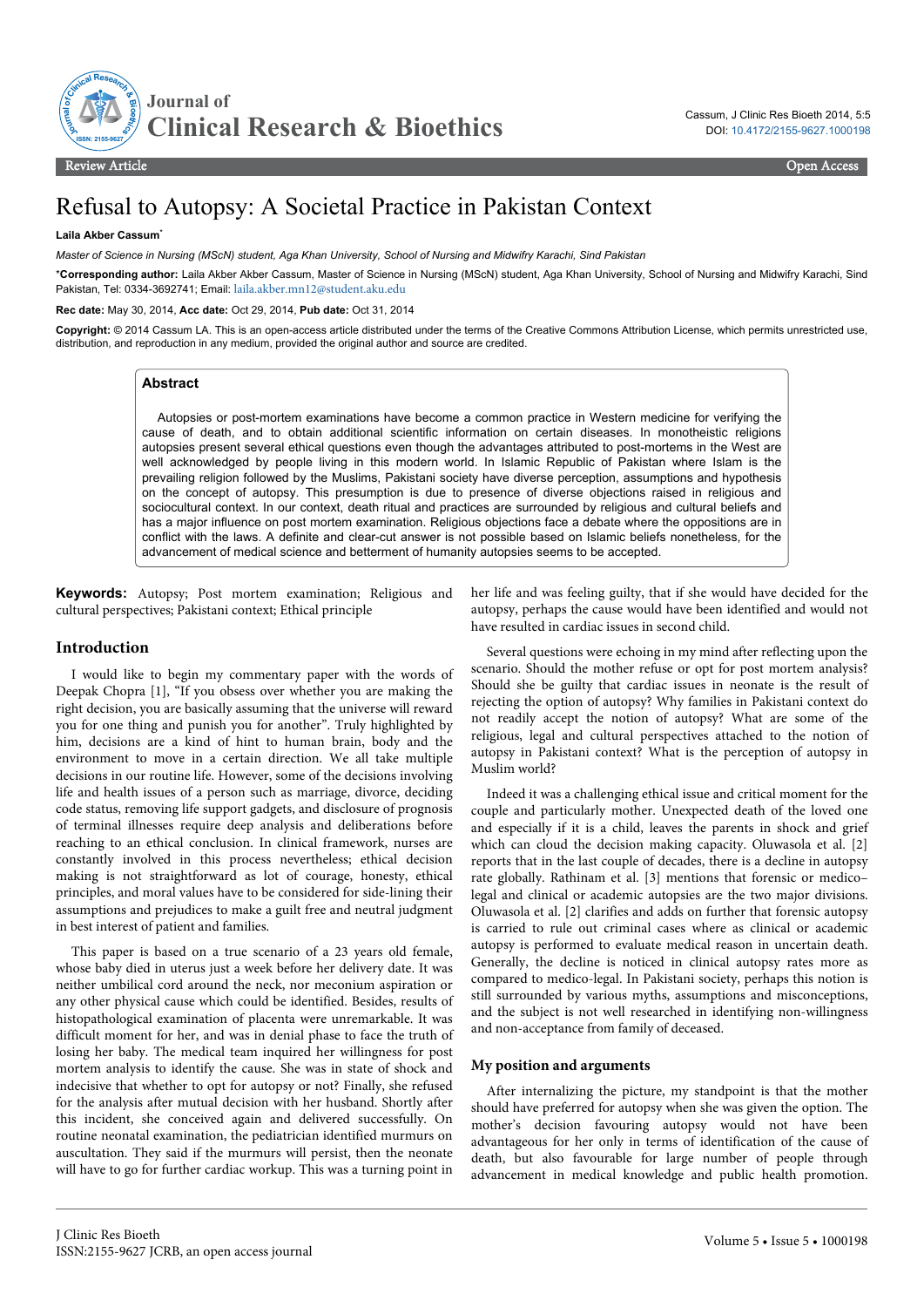Genetics plays a significant role in many medical disorders, and autopsies provide pertinent information on inherited diseases which is valuable for family members to transform their life style and take future precautions.

Various ethical theories and principles are applicable in this scenario. Burkhardat and Nathaneil [4] have clearly highlighted utilitarianism school of thought and according to them, the true decision or course of action is the one which has the greatest benefit for maximum number of people. The main criterion of this virtue is based on utility that the action needs to be towards promoting greatest happiness for large number of people. A cross sectional study from rural Haryana where Rathinam et al. [3] reports that 86% of the respondents agreed that post mortem will assist in identifying the exact cause of death. In addition, Rathinam et al. [3] shares that timely detection of root cause of death assists the bereaved family to cope with the loss and accept the demise. Further, Sullivan and Paul [5], states that parental grief can be resolved through the process of autopsy in pediatrics. This finding is supporting my stance that if the mother would have consented for autopsy then the reason for death could have been easily uncovered. In addition, precautions in her prospective pregnancy might have prevented from development of cardiac issues in her second child. Sullivan and Paul [5] reveal the findings from their study that 77% and 64% of the pediatric parents were consoled that the autopsy results will add knowledge in medical field and will be beneficial for the people at large.

#### **Counter argument**

It is also difficult to escape from the fact of mother's decision which was not in the favour of autopsy examination. The mother's decision is justified as the first child means a lot to the parents and especially to the mother who made her fortunate and also completed the reason of being a woman. The nine months of gestation develops an everlasting bond of love and care but the unexpected loss made her suffer through immense pain, agony and psychological distress. My stance can be claimed on the grounds of ethical principles of autonomy, beneficence, non-maleficence as well as on religious and cultural context. Beauchamp and Childress [6] highlight the principle of autonomy, that an individual has a complete right and liberty to make independent decision on the matters which are affecting their lives. In the scenario, the decision taken by the parents not to opt for autopsy was unbiased as they are autonomous beings, and had freedom to take decisions, and therefore they did not want their innocent baby to go through pain, sufferings and disturb the peace of departed soul. Rathinam et al. [3] affirmed a finding from the study conducted in Haryana that, 77.3% of the relatives considered autopsy would disrupt the peace of deceased. The concept of beneficence and nonmaleficence are interrelated and highlighted in the scenario. Burkhardat and Nathaneil [4] emphasizes that beneficence is to do good and prevent harm while, non – maleficence stresses on purposefully avoiding those actions that can cause harm. Examining the scenario from the angle of beneficence and non-maleficence, the mother was not in favour of autopsy because she did not want to intentionally harm and mutilate the body of innocent soul just for the purpose of discovering the cause of death or for future precautions. In fact, her attempt of saving the baby from purposeful harm of autopsy was a kind of beneficial act and a symbol of love and care to the departed soul. In a study done by Rathinam et al. [3] 80% of the family members were anxious about the disfigurement and damage of the body due to autopsy. This outcome is consistent with the results of other studies carried out in Zambia and China by Lishimpi et al. [7]

and Bierig [8]. Oluwasola et al. [2] mentions some of the other reasons of refusal, which are cost, pending funeral arrangements, and social stigma. A study conducted by Rathinam et al. [3] reports that 92.1% refused due to involvement of police and court, 83.4% favoured delay in funeral and 77.3% denied as autopsy will not bring their loved ones back.

# **Argument**

My viewpoint is strongly advocated in the spheres of medical advantages and Sharia which favors obtaining medical help in health matters. Some of the benefits of autopsy includes discovery of inherited diseases useful in genetic planning for family members, validation of cause of death, invention of new medical remedies, presents justifications for injuries, accidents and murders, offers evidence for claiming insurance, and application of knowledge gained from autopsies for others to live longer and healthier life [9]. Burton and Collins [10] and Chaim [11] explains that from Islamic principle of Maslaha (Public benefit), beneficial method should be chosen always, when the benefits are greater than damage. Dada [12] writes that, the fatwa committee at Al-Azhar determined, that autopsy can be performed only when benefits outnumber harm such that infectious diseases can be restrained and students learn for community benefit. Makhluf fatwa consents for post mortem which is advantageous for medical science and deliver justice. Chaim [11] mentions that, Rasid Rida an Egyptian scholar was the first to discuss this issue and rationalized the examination of the deceased to authenticate death.

# **Counter argument**

Some people might argue from religious and cultural perspectives. Several religions which currently exist have diverse religious and cultural traditions, customs, beliefs and practices attached to death ritual and autopsy. People from non-modernized world including Pakistan have deep-seated connections with religious and cultural beliefs and practices which revolve around death rituals and autopsy issues, and oppositions on religious foundations can be raised in both medico-legal as well as in clinical autopsies. Boglioli and Taff [13] and Davis and Peterson [14] both mentioned in their studies that, comparatively to clinical autopsies, autopsy of skeptical deaths can be opposed on religious basis and becomes a major obstacle in investigation procedure in medico legal situation. It is due to these inconsistencies between family autonomy and legitimacies the perception of autopsy among general public is enveloped by some assumptions and fallacies leading to refusal to autopsy.

## **Religious aspect**

In most religions and cultures, autopsies are acceptable nevertheless; Islam does not provide concrete answer on this subject. Chaim [11] and Burton & Collins [10] report the Islamic belief that, the deceased body is God's possessions and should be returned back to Him in the best condition. Based on this conviction, Islamic tradition does not encourage post-mortems analysis due to the presence of inflexible death rituals and customs such as burial of corpse within 24 hours, and not to be preserved etc. The Sharia supports to maintain the body in its original form and not to damage it by performing autopsy. Chaim [11] states about the scholar Abd al-Fattah that the dignity of the human body is lost when it loses its human form and considered a sin. Islam strongly supports the view point of the mother for denying the examination that the departed body might perceive pain. Sheikh [15] quotes the saying of Prophet Muhammad (P.B.U.H)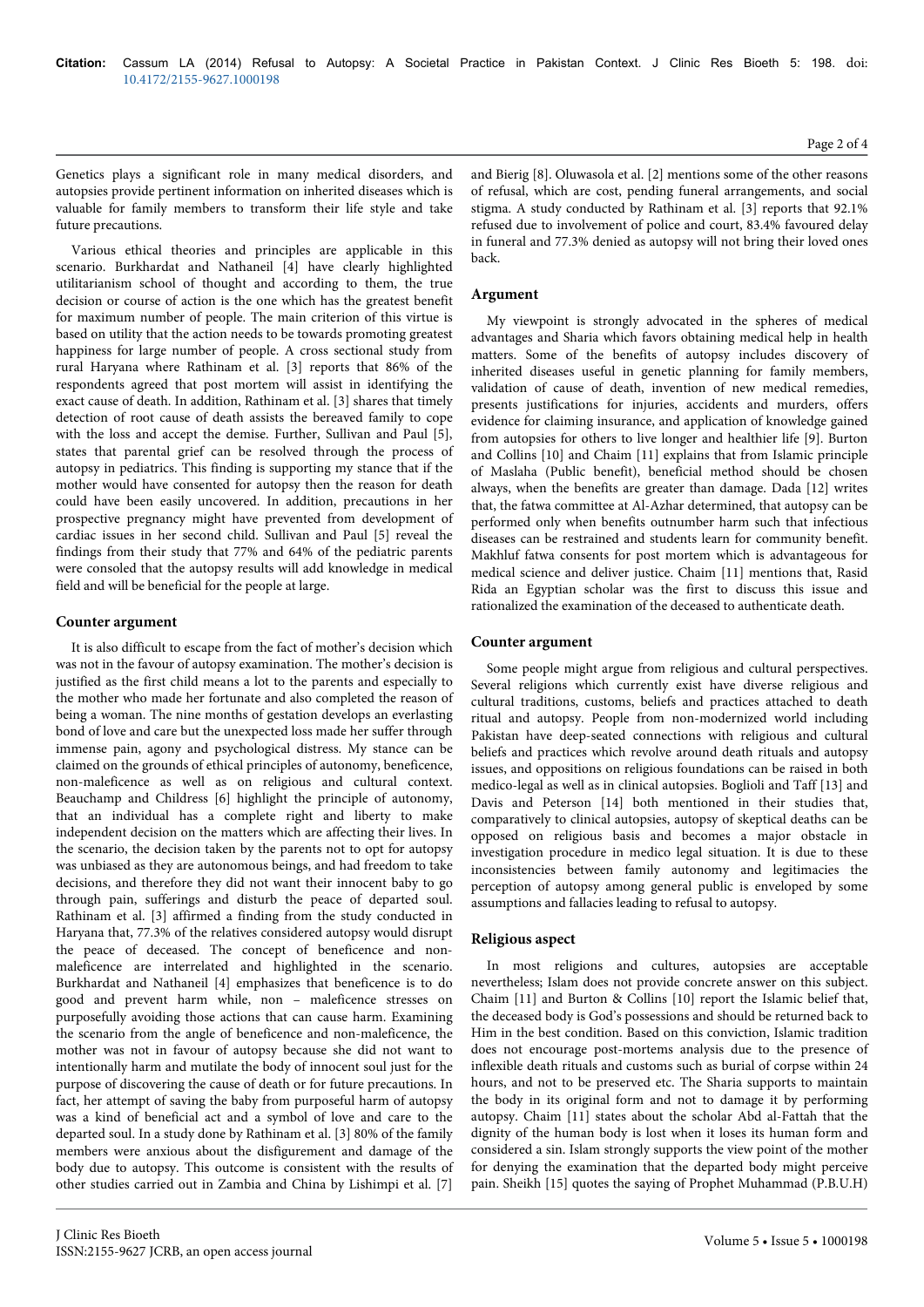that, "to break the bone of a dead person is like breaking the bone of a living person". Chaim [11] concludes that a straight forward answer on this subject is not possible and standard legal sources do not speak on post mortem. Sheikh [15] reports that when there is no concrete answer in Quran and Hadith, Muslims generally considers Fatwa from renowned scholars and Ulemas who specialize in Fiqh as a legal and productive solution to the issues. He [15] further adds on that the subject was brought on the face of discussion autonomously in form of fatwas mostly after 20th century. Mohammed and Kharoshah [16] comments that based on the belief of "necessity permits the forbidden", the head of Islamic School of Jurisprudence in Egypt permitted autopsies in case of suspected deaths. Hence, on the foundations of pragmatic Islamic legal principle of Maslaha, autopsy is permissible and violation of deceased body is ignored for advancement of medical sciences and training of medical generation for public benefit. In addition, Davis and Peterson [14] states that in 1982, yet another legal committee in Egypt considered autopsy useful when the benefits outnumbered harm and if they can be well justified. Autopsies seem to be accepted for scientific researches, medical training, justifying cause of death or discovery of a new remedy. Though the subject is attached with some features unacceptable to Islamic law, however, the provided benefits are strong enough to supersede arguments of delay in burial and breach of integrity of body.

### **Religious perception of autopsy in muslim world**

At present, autopsy is exercised in many countries including Islamic countries like Saudi Arabia, Egypt, Tunisia, and Qatar [16]. In many of the Arab countries where Islam is the prevailing religion, it is practiced in concurrence with the international scientific benchmarks [17]. Still, it is believed to be an unfavourable subject among the general population. This attitude is perhaps because of social concerns which are grounded on religious dogmas and principles. Generally, Department of Forensic Medicine practices the procedure of autopsy and is regulated under the Ministry of Health [16]. The authors [16] mentions that, the Kingdom of Saudi Arabia is completely governed on the basis of Islamic law derived from the teachings of Holy Quran and Hadith. Post Mortem Examinations are performed only if needed, and it can be even carried out without the consent of the family in doubtful cases. In Egypt, autopsies are practiced under clinical forensic medicine and the facts related to its practice are published in international journals which is a significant evidence of these examinations being followed in Muslim world [18,19]. In Tunisia and Qatar, it is practiced however; there are no statistics reporting the number and types of autopsies performed [20,21].

#### **Legal perspectives of autopsy in Pakistan**

The legal regulation in Pakistan has undergone through transformations in 1979 in order to bring uniformity with Islamic laws [22]. In criminal and suspected deaths, medico legal system in Pakistan examines the situation with the assistance of Police. Hadi [22] mentions that, nowadays in majority of the criminal cases medico legal examination or post mortem examination is a legitimate obligation to investigate the actual cause of death. Autopsies are performed by Medico Legal Officers (MLOs) in various hospitals at district and provincial levels.

#### **Why my position is more ethically sound?**

In the light of published literature and religious and legal perspectives, I consider my stance to be more ethically sound because Page 3 of 4

in the tug of war of benefits and harm the ultimate benefit is to the field of science and humanity for good to prevail for other human beings. This altruistic act will have its own reward and blessings.

### **Recommendations**

Due to emerging burden of diseases, the present day medicine is moving towards advancement and autopsy acts as a significant marker in providing scientific answers to the community. Some short and long term recommendations are crucial in form of awareness sessions through mass and electronic media. These are necessary to bring a change in people's perception and to replace the misconceptions with evidenced based and rationalized answers on this subject. The medical team should be trained in communication and counselling skills to obtain consent from the family. The physicians should be specially trained in forensic medicine and its certification so that substantial proof of death cannot be misjudged, neglected and contaminated [22]. The government should make efforts to train physicians in field of forensic medicine so that MLOs with forensic medicine expertise can serve the need of current time. In addition to the training of human resource, there is a dire need for the development of training institutes in the field of forensic medicine in the country [22]. Currently, King Edward Medical College under the university of Punjab and College of Physicians and Surgeons Pakistan is extending M. Phill and fellowship courses in forensic medicine [23]. Currently, a technique of "Virtopsy" or virtual autopsy is used in imaging radiology which is an innovative alternative to invasive nature of autopsy. It was first invented in Switzerland and currently used in UK and other countries [24]. All new inventions are attached with some advantages and disadvantages nevertheless, this technique has an advantage of non-invasive approach and tissue specimens can be drawn without dissecting the corpse. From many limitations of virtopsy, one of the major drawbacks is that it cannot appropriately identify the main cause of death [25]. Cultural objections are main barrier in our society. Religious and community stakeholders should be engaged to reduce the obstacles through public awareness educational programs, campaigns and panel discussions on the effectiveness and public health value of autopsies.

# **Conclusion**

Pakistani society has a diverse perception, assumptions and hypothesis on the concept of autopsy. This presumption is due to presence of diverse objections raised in religious and sociocultural context. In our context, death ritual and practices are surrounded by religious and cultural beliefs and dogmas, and has a major influence on post mortem examination. Religious objections face a debate where the oppositions are in conflict with the laws. A definite and clear-cut answer is not possible based on Islamic beliefs nonetheless, for the advancement of medical science and betterment of humanity autopsies seems to be accepted and are performed in many western and Muslim countries including Pakistan.

# **References**

- 1. Chopra D (2004) The book of secrets. Random House.
- 2. [Oluwasola OA, Fawole OI, Otegbayo AJ, Ogun GO, Adebamowo CA, et](http://www.ncbi.nlm.nih.gov/pubmed/19123741) [al. \(2009\) The autopsy: knowledge, attitude, and perceptions of doctors](http://www.ncbi.nlm.nih.gov/pubmed/19123741) [and relatives of the deceased. Arch Pathol Lab Med 133: 78-82.](http://www.ncbi.nlm.nih.gov/pubmed/19123741)
- 3. [Rathinam RD, Chopra M, Singh A, Bhardwaj A, Prasanna M et al. \(2013\)](http://www.jmedsoc.org/article.asp?issn=0972-4958;year=2013;volume=27;issue=3;spage=173;epage=176;aulast=Rathinam) [Perceptions of relatives towards medico – legal investigation and forensic](http://www.jmedsoc.org/article.asp?issn=0972-4958;year=2013;volume=27;issue=3;spage=173;epage=176;aulast=Rathinam)